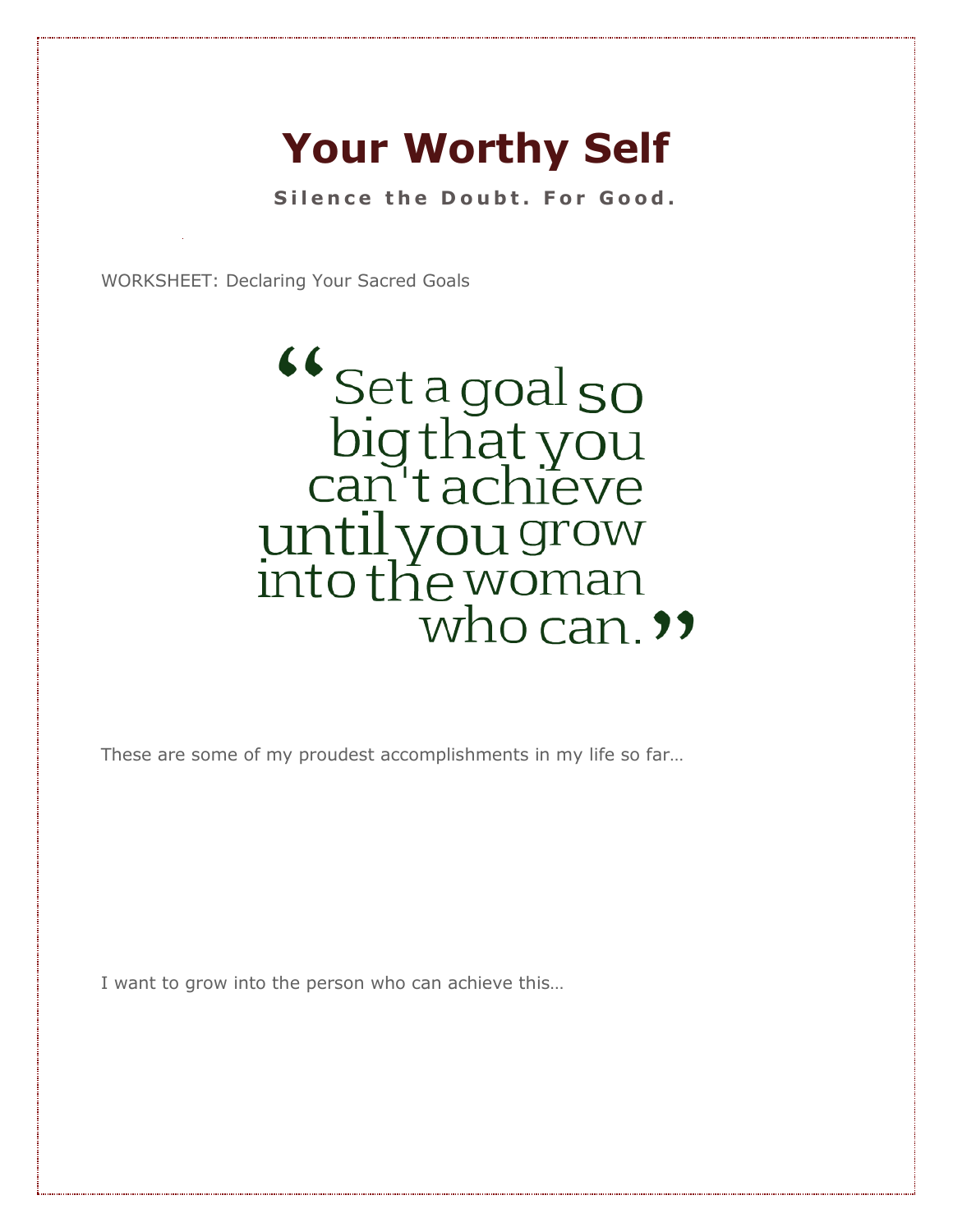When I think about achieving my big goal this is how it makes me feel…

I wonder if I'm more afraid of achieving what I REALLY want or of never trying? Here are my thoughts on this…

Is it possible that I'm hanging onto a deep belief that I'm not worthy, capable or deserving of having what I want most? Here's what's coming up for me on this…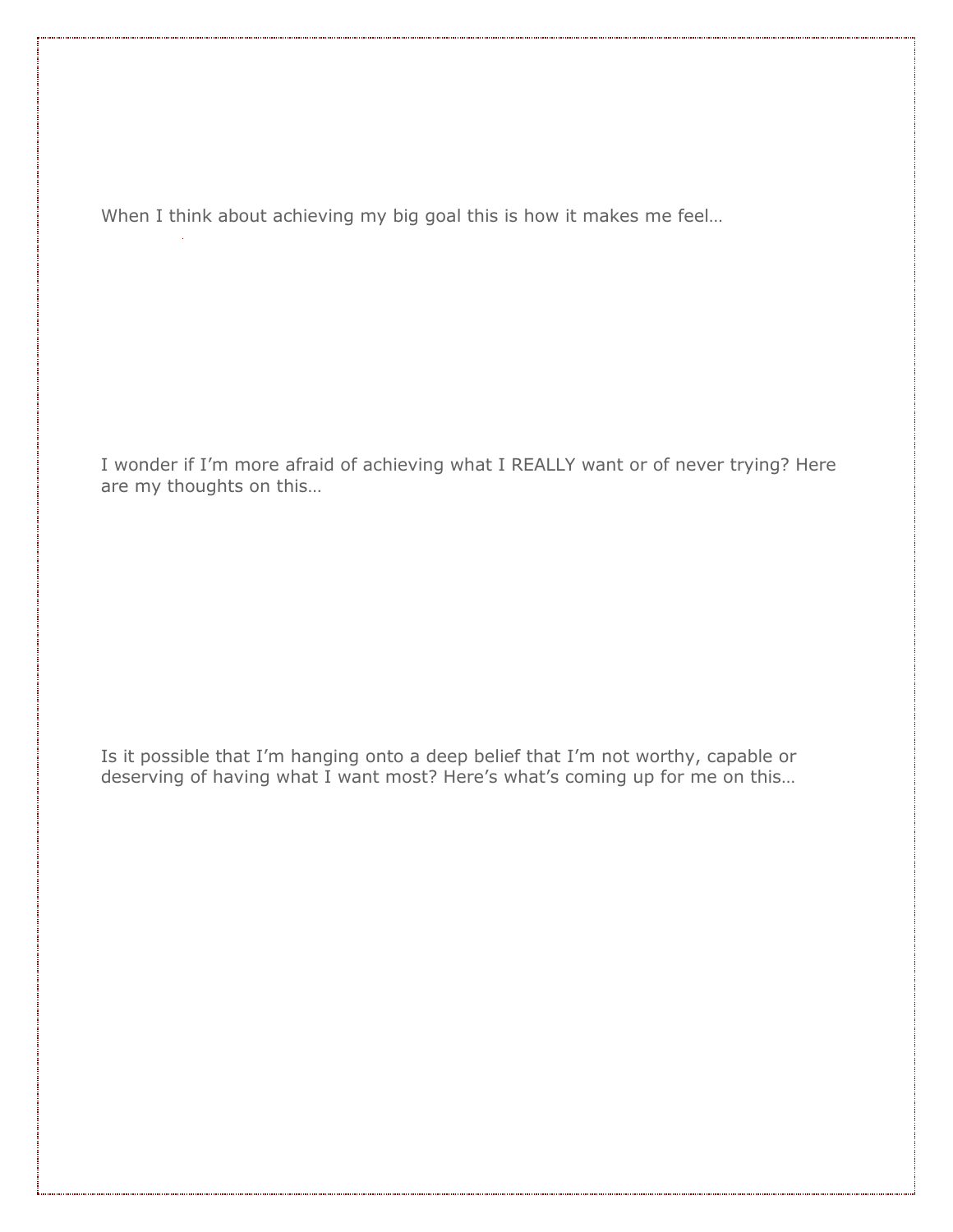| <b>My New Agreement</b>                                                                                                                             |       |
|-----------------------------------------------------------------------------------------------------------------------------------------------------|-------|
| Starting today, I'm making a new agreement with myself to begin the practice of<br>telling myself that I am capable & worthy of achieving my goals. |       |
| Signed:                                                                                                                                             | Date: |
|                                                                                                                                                     |       |

Here are 2 things I will do this month to help me get a few steps closer to achieving my big goal.

1.

2.

**Bonus Action Step**

Find an "achievement partner." Do this session together. Share your answers with one another and carve out some time to discuss what came up for each of you during this session. There's great power and inspiration in sharing this experience and disclosing to someone else what it is you'd like to achieve.

\*\*\*

Make sure you pick someone who will be supportive & encouraging. Someone who is worthy of earning the right to share this powerful experience with you.

This is my achievement partner \_\_\_\_\_\_\_\_\_\_\_\_\_\_\_\_\_\_\_\_\_\_\_\_\_\_\_\_\_\_\_\_\_\_\_\_\_\_\_\_\_

We have agreed to speak \_\_\_\_\_\_\_\_\_\_ times/ per month via (email, phone, skype, in person) (circle one)

Here's our schedule

We have agreed to hold each other accountable for our goals, to offer one another encouragement and support.

 $\_$  , and the set of the set of the set of the set of the set of the set of the set of the set of the set of the set of the set of the set of the set of the set of the set of the set of the set of the set of the set of th